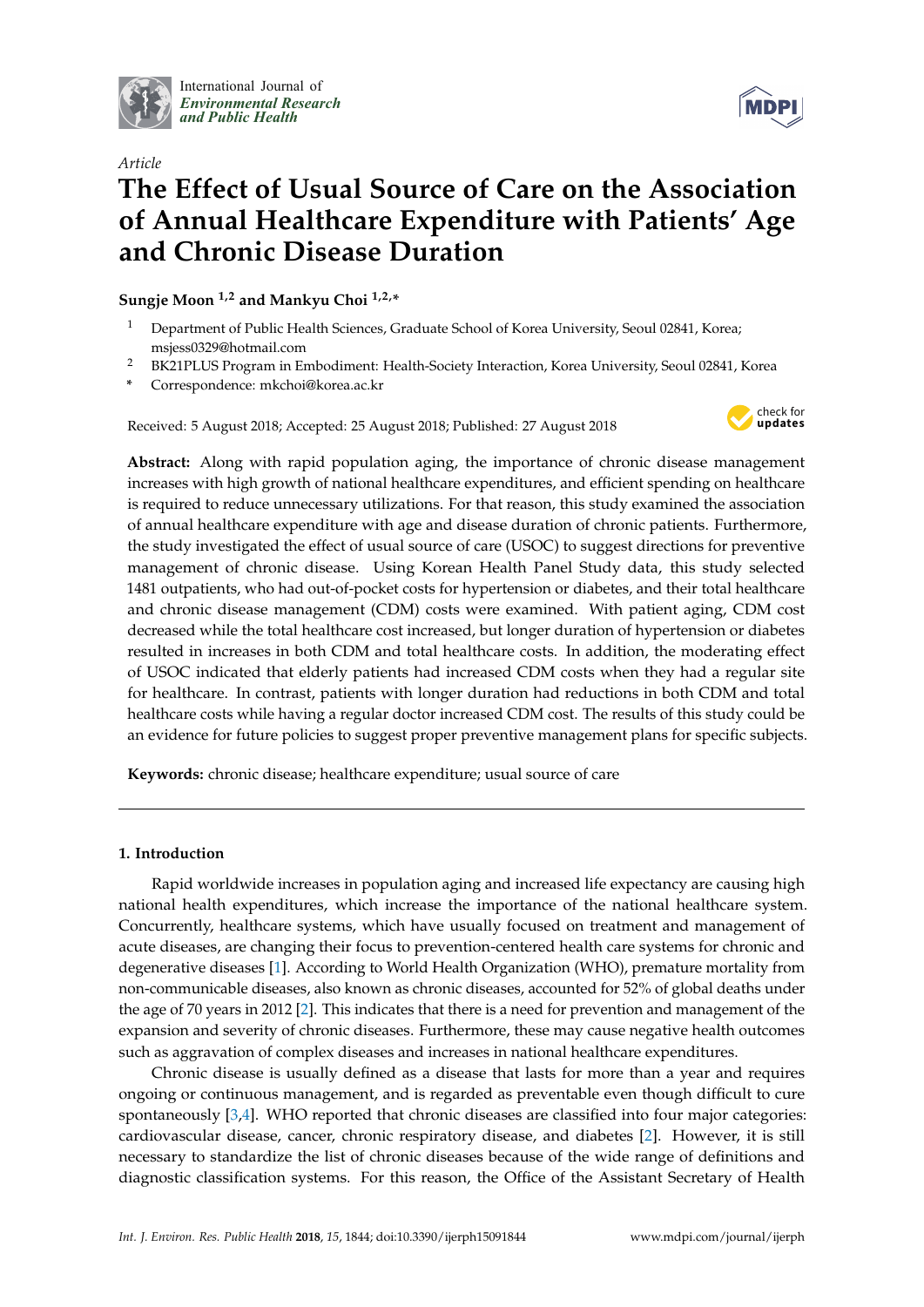(OASH) in the United States also complied the OASH list of 20 chronic diseases [\[5\]](#page-8-4). According to a study, which applied the OASH list in South Korea, prevalence of chronic disease was highest in the order of hypertension (16.6%), arthritis (14.4%), diabetes (6.4%) and hyperlipidemia (6.1%); additionally, a higher percentage of out-of-pocket (OOP) costs were covered for these diseases [\[6\]](#page-8-5). Since chronic diseases are more likely to involve long-term and sustained medical expenses, there is a greater need to reduce their incidence through preventive management rather than focusing on their treatment. Therefore, to buffer the increasing national healthcare expenditures following from the growth of the elderly population, customized prevention or health promotion plans should be prepared that consider the characteristics of patients who have chronic diseases.

In addition, the WHO has reported that chronic diseases are caused by a number of complex factors, such as genetic, physiological, environmental, and behavioral factors [\[2\]](#page-8-1). However, it is also necessary to concentrate on factors, which are changed over time, to consider the characteristics of chronic diseases. As age increases, the prevalence of chronic disease and probability of transition to multiple chronic diseases increases [\[7\]](#page-9-0). This means that focusing on the elderly population is required to propose appropriate prevention measures for chronic diseases. However, even though healthcare expenditures for the elderly are substantially greater because of health deterioration and more healthcare utilizations, the primary care costs for disease prevention and management decrease as the age of patients increases [\[8\]](#page-9-1). Additionally, factors such as more benign perception of illness and greater perceived illness burden among elderly people with hypertension were found to reduce medication compliance with negative treatment belief [\[9\]](#page-9-2). For this reason, it would be required to increase healthcare costs to prevent complications caused by chronic diseases, even though it might be ideal to reduce elderly healthcare expenditure through long-term health promotion. In addition, it is important to consider not only the age of the patients but also the disease duration. A study of vascular complications and death in diabetic patients found that age and duration of disease have independent and different effects, especially in younger patients [\[10\]](#page-9-3). Consequently, chronic disease prevention and management should not only consider the patients' age but also long-term continuity of care depending on disease duration.

Due to increases in chronic diseases and healthcare expenditures, there have been many national projects for prevention and management around the world, and this includes South Korea. By implementing a "clinic-based chronic disease management system", effective and sustainable chronic disease management has been established with the activation of primary healthcare institutions. Additionally, through the "Hypertension and Diabetes Registration and Management Project", South Korea has aimed to delay the onset of chronic disease and health deterioration with improving continuity of care and better health behaviors [\[11\]](#page-9-4). This national level of management is also intended to reduce the socio-economic burden of chronic diseases. However, the Korea Centers for Disease Control and Prevention confirmed that the rate of patients who controlled hypertension through treatment was 44% even though the diagnosis rate was 65.9%. For diabetes, likewise, the control rate was 26.8%, which was significantly lower than the diagnosis rate of 68.3% [\[12\]](#page-9-5). These statistics reflect, in part, that hypertension and diabetes are insufficiently managed after being diagnosed, even though active medicine therapy can prevent the occurrence of serious complications. Continuity of care for chronic diseases, which indicates regularity of visiting a primary care doctor, may increase healthcare expenditure in the short-term by increasing direct medical costs with spending more on prescription drugs [\[13\]](#page-9-6). In the long-term, however, continuity of care may reduce the incidence of complications and also reduce overall healthcare expenditures.

Therefore, this study examined usual source of care as a measurement of continuity, and confirmed its moderating effect on healthcare expenditure according to chronic patients' age and disease duration. Furthermore, this study aimed to suggest a direction for prevention and management plans by predicting healthcare utilization behaviors of chronic patients through their annual healthcare spending, and to reduce the burden of chronic diseases.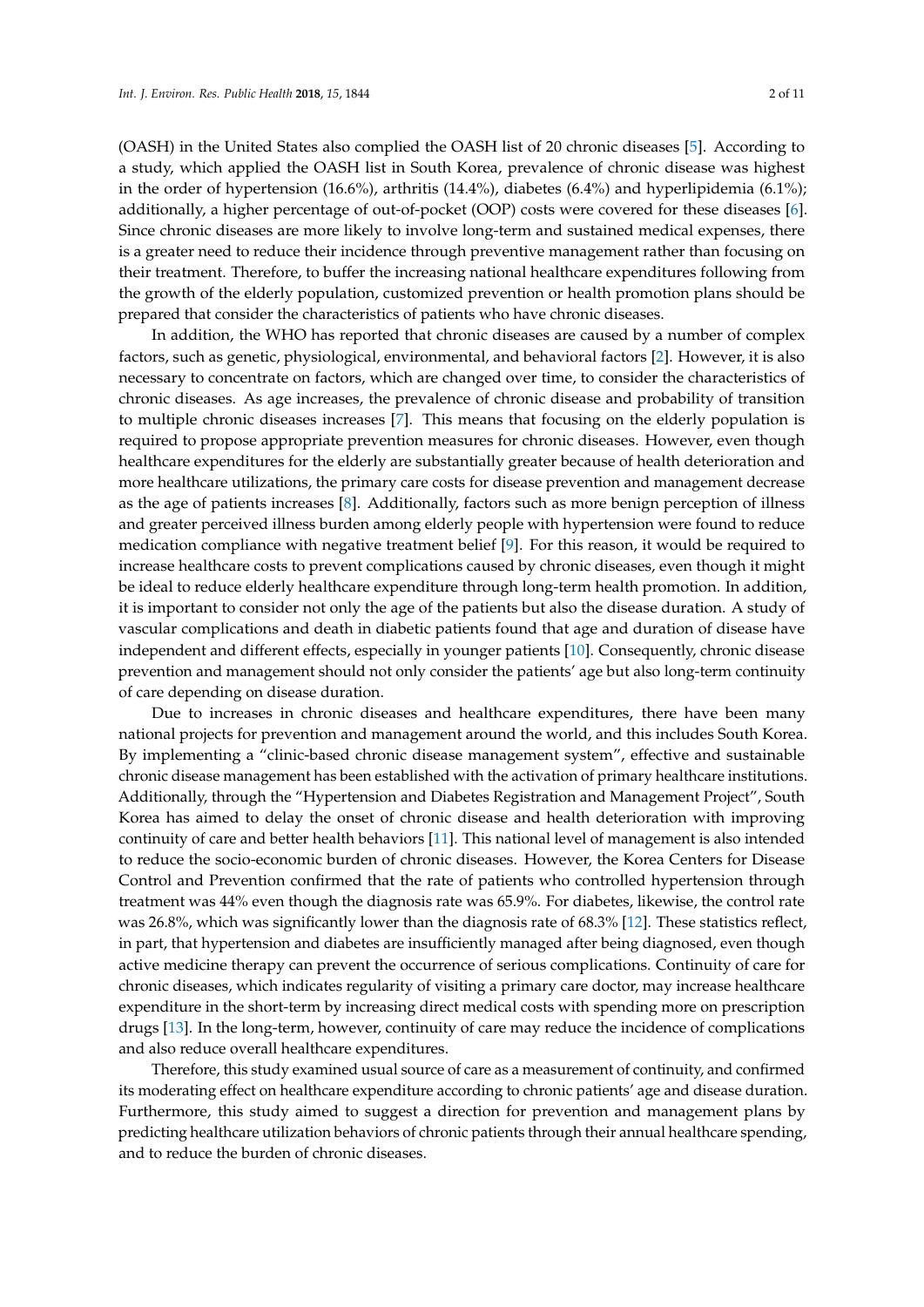#### **2. Materials and Methods**

#### *2.1. Data and Study Design*

This study was performed to investigate the effects of patients' age and duration of chronic diseases on annual medical expenditures using data from the Korea Health Panel Study (KHPS). The KHPS is regarded as providing nationally representative and stratified random sampling data, which has been tracked for 8 years to confirm healthcare utilization and the level of medical expenditure in South Korea. Using this data, the study aims to identify not only the effects of age and duration of chronic disease but also the moderating effect of continuity of care on annual medical expenditures to propose an intervention plan to make medical expenses more efficient. The 5–6th KHPS data (2012–2013) were used to utilize the usual source of care, which was measured only for two years as a parameter of continuity of care.

#### *2.2. Study Population*

In this study, outpatients who had healthcare expenditures because of hypertension or diabetes were selected as the study population. Based on the Korean Standard Classification of Disease and Cause of Death (KD-6), outpatients diagnosed with hypertension (I10), diabetes (E11-14), or both disease were selected for the study sample. Accordingly, a total of 1481 outpatients were selected for the final sample, excluding those who did not spend OOP costs even when there was medical utilization, and those who did not answer about the costs of medical services and prescription drugs.

## *2.3. Variables*

## 2.3.1. Age and Duration of Diseases

The independent variables for this study were selected as patients' age and the duration of chronic disease. The questionnaires surveyed the year of birth and the first year that a disease was diagnosed by the doctor, and these were reconstructed as number of years as of 2012. Each patients' age was confirmed to be over twenty in 2012, and the duration of chronic disease was calculated by the year when hypertension or diabetes was first diagnosed. Having both chronic diseases was determined from the base year of shifting to multiple chronic diseases.

#### 2.3.2. Healthcare Expenditure

Annual healthcare expenditures were specified with OOP costs that arose for outpatients who spent on medical services and prescription drugs in 2012 and 2013. This study classified the annual healthcare expenditure into two variables defined as total healthcare cost and chronic disease management (CDM) cost. Total healthcare cost comprised the entire healthcare expenditure of outpatients who had hypertension, diabetes, or both, and was measured as annual healthcare cost caused by all of the diseases including hypertension and diabetes. However, CDM costs only comprised OOP costs incurred by visits for hypertension and diabetes as major diseases. In addition, an analysis of each cost was conducted with subcategories: medical service, prescription drug, and the total.

## 2.3.3. Usual Source of Care

The moderating variable of this study was usual source of care (USOC) which was measured whether chronic disease patients possessed it during 2012 and 2013. The questionnaires were composed of whether patients had a particular source of care, such as a regular site or regular doctor, when they were in need of medical advice or became diseased. This study used these variables to confirm the moderating effect on annual healthcare expenditures by measuring continuity of care for hypertension and diabetes through consistent visiting and management by having USOC.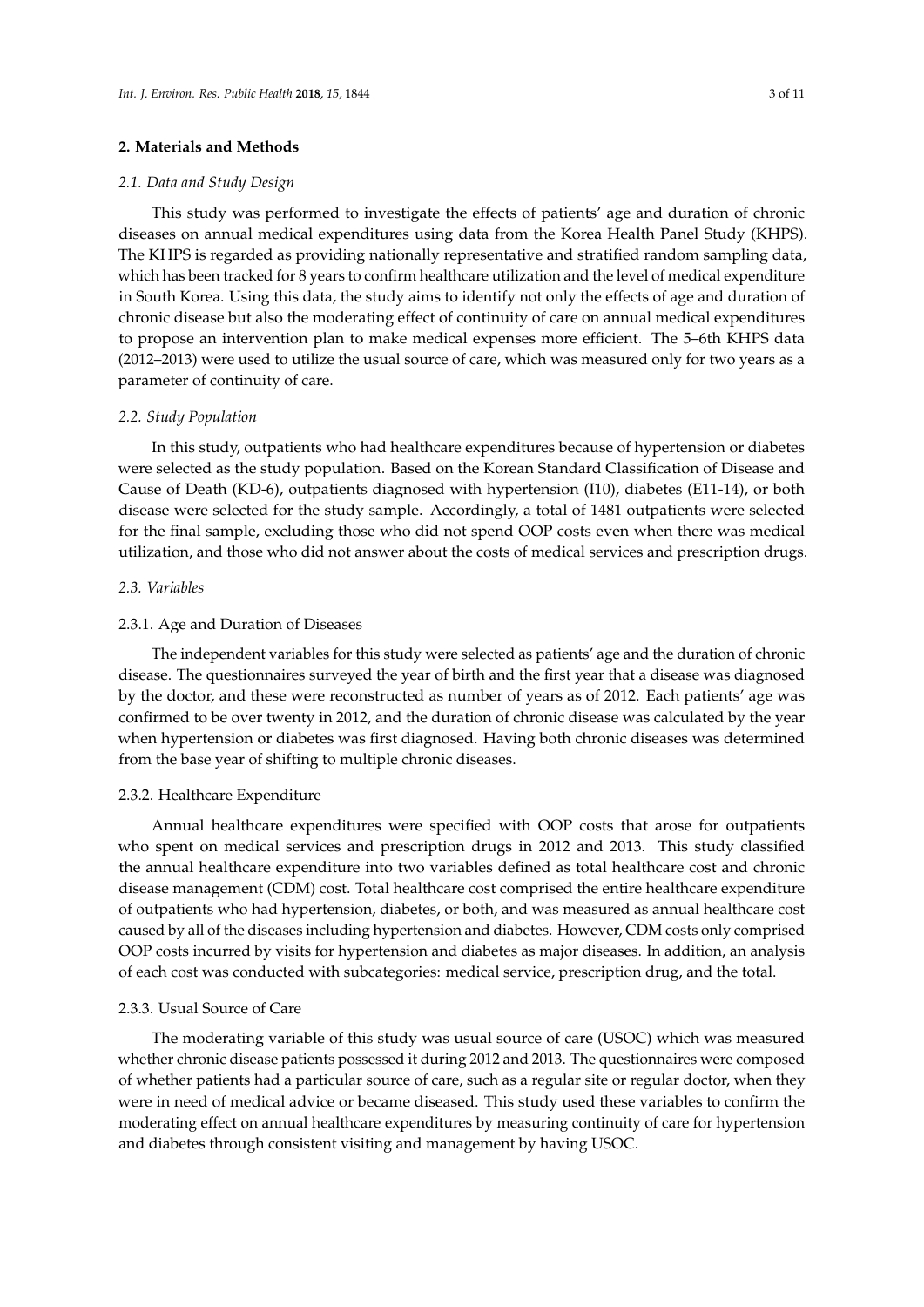#### 2.3.4. Control Variables

Socioeconomic characteristics were used as control variables, and included sex, marital status, household income, and disability. Furthermore, healthcare utilization of patients was considered with types of medical institutions and healthcare coverage. The types of medical institutions were categorized into four types: general hospitals, hospitals, clinics, and public health centers; the types of healthcare coverage classified with national health insurance (NHI) and Medical Aids, which government guarantees the healthcare expenditures of low-income patients. In addition, the characteristics of chronic disease were considered with the types of disease and multiple chronic conditions. The types of chronic disease were categorized as hypertension, diabetes, or both, and multiple chronic conditions were defined as whether patients have chronic diseases other than hypertension and diabetes.

#### *2.4. Statistical Analysis*

To identify general characteristics of patients with chronic disease, frequency and descriptive statistics were analyzed. Furthermore, t-tests and ANOVA were conducted to determine the differences in annual average healthcare expenditures among patients. Finally, regression analysis, using a generalized estimation equation (GEE), was used to confirm the effects of age and duration of disease on annual healthcare expenditures, and the moderating effect of USOC.

GEE is a method that enables a longitudinal study design with data which is inappropriate for a normal distribution. Furthermore, it is an extension of a generalized linear model (GLM) that enables regression analysis for dependent variables, which have non-normal distributions such as binomial, Poisson, gamma, or multinomial [\[14\]](#page-9-7).

The dependent variable of this study is healthcare expenditure, which is suitable for the gamma distribution model with a log-linked function. This model has been proven to be the most appropriate among various multivariable regression models for analyzing cost data, such as patients' medical costs, which are usually skewed to the right [\[15\]](#page-9-8). Previous studies have also used GEE for longitudinal study designs to identify medical utilization and medical costs for patients who have asthma or diabetes with anxiety disorder [\[16,](#page-9-9)[17\]](#page-9-10). Consequently, this study selected GEE as a method to estimate gamma regression with a log-linked function. Additionally, the Baron and Kenny model was used to confirm the moderating effects. The effect of only age and duration of chronic diseases on annual healthcare costs is presented in Model 1, and the moderating effects of USOC are specified in Model 2 with interactions between independent and moderating variables.

## **3. Results**

In descriptive analyses, the frequencies and proportion of each categorical variables are reported, and the differences between each average of healthcare costs are presented in Table [1.](#page-4-0) For type of disease that was the primary focus of outpatient visits, patients with hypertension only, had the highest frequency (65.97%), followed by having both hypertension and diabetes (23.36%), and diabetes only (10.67%). In addition, 86.56% of patients had multiple chronic conditions excluding hypertension and diabetes. The most common type of visiting medical institution was in the order of clinic (75.49%), general hospital (14.11%), public health center (5.67%), and hospital (4.73%). The highest frequencies of general characteristics were as follows: 55.03% were female, 75.42% were married people, 25.79% were the lowest quintile of household income, 88.18% were disabled, and 95.48% had NHI. Finally, 50.98% of patients had a regular site for healthcare and 35.72% of patients had a regular doctor in 2012.

Table [1](#page-4-0) also presents the average differences in annual healthcare expenditures according to the general characteristics of chronic disease patients. Firstly, the average of total healthcare costs differed by sex and disability. Furthermore, there were differences in both total healthcare and CDM costs depending on type of disease, multiple chronic conditions, medical institutions, and health coverage. According to the results, the patients who had both hypertension and diabetes had the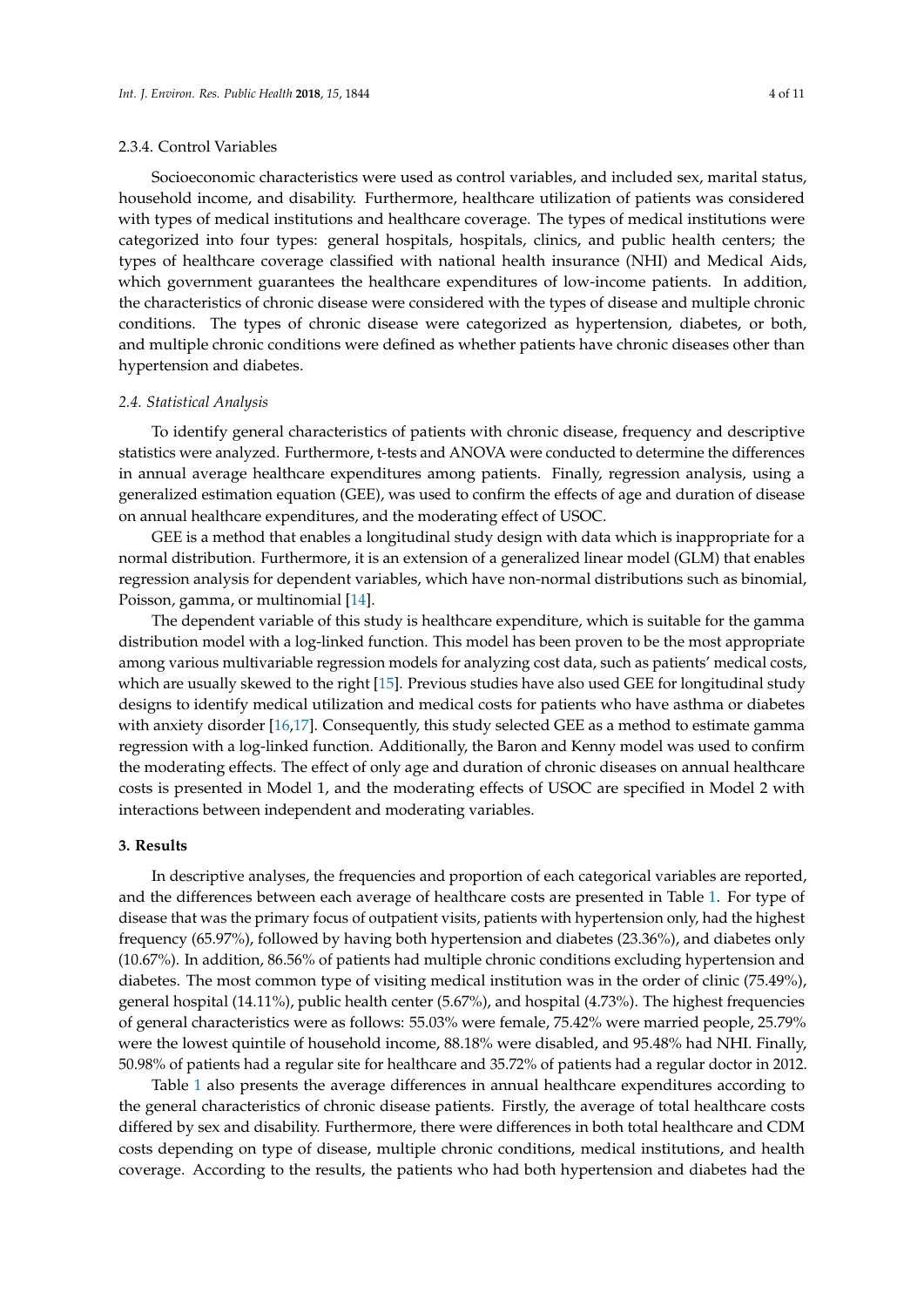highest CDM and total healthcare costs. Additionally, patients who had multiple chronic diseases along with hypertension and diabetes were found to spend an average of 65,494 and 258,431 won more on CDM and total healthcare costs. The type of visiting medical institutions were higher in the order of general hospitals, hospitals, clinics, and public health center in both CDM and total healthcare costs. Furthermore, compared to Medical Aid, NHI costs 172,150 and 332,672 won more in CDM and total healthcare. On the other hand, having a regular site or doctor differed only in CDM costs. Patients who had a regular site spent an average of 30,695 won more and who with a regular doctor spent 18,090 won more in CDM costs.

|                            |                                                                                          |                                 |                                           | <b>CDM</b> Costs                                    | <b>Total Healthcare Costs</b> |                                                     |             |
|----------------------------|------------------------------------------------------------------------------------------|---------------------------------|-------------------------------------------|-----------------------------------------------------|-------------------------------|-----------------------------------------------------|-------------|
| Characteristics            | ${\bf N}$                                                                                | $\%$                            | Mean                                      | t/F                                                 | Mean                          | t/F                                                 |             |
| Sex                        | Male<br>Female                                                                           | 666<br>815                      | 44.97<br>55.03                            | 209,920<br>204,124                                  | 0.70                          | 422,825<br>481,987                                  | $-2.62**$   |
| Marital status             | Single<br>Married                                                                        | 364<br>1117                     | 24.58<br>75.42                            | 195,013<br>210,549                                  | $-1.63$                       | 446,650<br>458,227                                  | $-0.44$     |
| Household income           | First quintile<br>Second quintile<br>Third quintile<br>Fourth quintile<br>Fifth quintile | 382<br>330<br>301<br>241<br>227 | 25.79<br>22.28<br>20.32<br>16.27<br>15.33 | 188,747<br>208,466<br>218,232<br>211,193<br>214,481 | 1.83                          | 462,764<br>480,577<br>442,698<br>450,378<br>428,461 | 0.60        |
| Disability                 | No<br>Yes                                                                                | 1306<br>175                     | 88.18<br>11.82                            | 205,361<br>216,954                                  | $-0.91$                       | 447,210<br>516,366                                  | $-1.98*$    |
| Type of disease            | Hypertension<br><b>Diabetes</b><br>Both                                                  | 977<br>158<br>346               | 65.97<br>10.67<br>23.36                   | 161,902<br>248,576<br>314,205                       | 150.01 ***                    | 403,468<br>484,161<br>588,826                       | 24.52 ***   |
| Multiple chronic condition | N <sub>o</sub><br>Yes                                                                    | 199<br>1282                     | 13.44<br>86.56                            | 150,036<br>215,530                                  | $-5.49$ ***                   | 231,676<br>490,107                                  | $-7.99$ *** |
| Medical institutions       | General Hospital<br>Hospital<br>Clinic<br>Public health center                           | 209<br>70<br>1118<br>84         | 14.11<br>4.73<br>75.49<br>5.67            | 360,527<br>253,330<br>180,932<br>128,607            | $102.18***$                   | 696,898<br>510,953<br>419,400<br>287,051            | 30.54 ***   |
| Health coverage            | <b>NHI</b><br>Medical Aid                                                                | 1414<br>67                      | 95.48<br>4.52                             | 214,518<br>42,368                                   | 8.94***                       | 470,432<br>137,760                                  | $6.22***$   |
| Having a regular site      | N <sub>o</sub><br>Yes                                                                    | 726<br>755                      | 49.02<br>50.98                            | 191,082<br>221,777                                  | $-3.75$ ***                   | 451,325<br>459,283                                  | $-0.35$     |
| Having a regular doctor    | No<br>Yes                                                                                | 952<br>529                      | 67.28<br>35.72                            | 200,269<br>218,359                                  | $-2.11*$                      | 452,220<br>461,071                                  | $-0.38$     |

<span id="page-4-0"></span>Table 1. Characteristics of study population and average differences in annual healthcare costs, 2012  $(N = 1481)$ .

Note: \* *p* < 0.05, \*\* *p* < 0.01, \*\*\* *p* < 0.001.

Table [2](#page-5-0) presents the range and mean of the main variables used in this study. Patients' age ranged from 30 to 100, with an average of 65.19 years. The average duration of disease was 7.63 years for hypertension, diabetes, or both, and ranged from 1 year to a maximum of 40 years. In addition, the annual average of CDM costs was 206,730 won with medical service costs (20.97%) and prescription drug costs (79.35%). The total healthcare costs were 455,382 won per year, with medical service costs (47.59%) and prescription drug costs (52.41%).

The effect of the general characteristics of patients with chronic diseases are presented in Tables [3](#page-5-1) and [4.](#page-6-0) For total amount of healthcare and CDM costs, it was confirmed that demographic characteristics such as marital status, household income, and disability did not affect changes in each type of healthcare cost. On the other hand, sex and marital status partially affected medical service costs, while prescription drug costs were affected by household income and disability. Furthermore, total healthcare and CDM costs increased when patients had diabetes or having both rather than hypertension only. In addition, when patients had multiple chronic conditions, total healthcare and CDM costs increased, while it decreased when they received Medical Aid. Finally, decreases in both CDM and total healthcare costs corresponded with use of smaller medical institutions.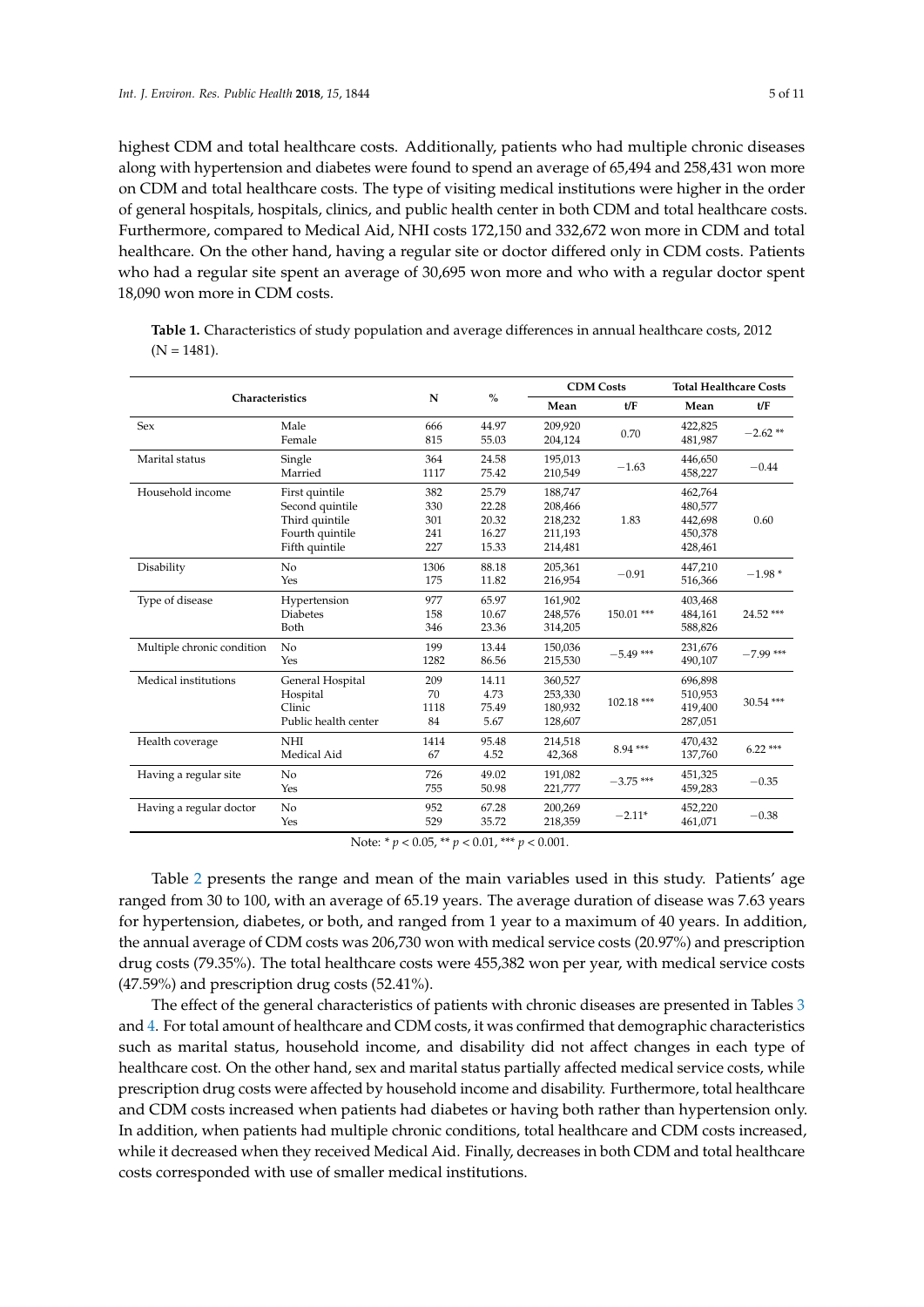|                                                                        | Mean $(\%)$                                         | <b>Standard Deviation</b>     | Minimum             | Maximum                             |
|------------------------------------------------------------------------|-----------------------------------------------------|-------------------------------|---------------------|-------------------------------------|
| Age                                                                    | 65.19                                               | 11.11                         | 30                  | 100                                 |
| Duration                                                               | 7.63                                                | 5.93                          |                     | 40                                  |
| CDM cost<br>Medical service<br>Prescription drug<br>Total              | 43,344 (20.97)<br>163,387 (79.35)<br>206,730 (100)  | 62.787<br>125,708<br>158,027  | 750<br>400<br>1500  | 818.300<br>1,102,400<br>1,330,026   |
| Total healthcare cost<br>Medical service<br>Prescription drug<br>Total | 216,728 (47.59)<br>238,654 (52.41)<br>455,382 (100) | 344,142<br>179,341<br>433,337 | 1500<br>500<br>4500 | 5,534,629<br>1,452,240<br>5,862,019 |

<span id="page-5-0"></span>Table 2. Summarization of patient's age, duration of diseases, and annual healthcare costs, 2012 (N = 1481).

**Table 3.** The results of generalized estimation equation (GEE) analysis for total healthcare cost.

<span id="page-5-1"></span>

|                                             | <b>Total Healthcare Cost</b> |           |              |                              |              |                    |              |                         |              |                              |              |                    |  |
|---------------------------------------------|------------------------------|-----------|--------------|------------------------------|--------------|--------------------|--------------|-------------------------|--------------|------------------------------|--------------|--------------------|--|
|                                             | Model 1                      |           |              |                              |              |                    | Model 2      |                         |              |                              |              |                    |  |
| Characteristics                             | <b>Medical Services</b>      |           |              | Prescription<br><b>Drugs</b> |              | <b>Total Costs</b> |              | <b>Medical Services</b> |              | Prescription<br><b>Drugs</b> |              | <b>Total Costs</b> |  |
|                                             | B                            | <b>SE</b> | B            | <b>SE</b>                    | В            | <b>SE</b>          | B            | <b>SE</b>               | В            | <b>SE</b>                    | В            | SE                 |  |
| Sex (ref: Male)                             |                              |           |              |                              |              |                    |              |                         |              |                              |              |                    |  |
| Female                                      | $0.212**$                    | 0.060     | 0.024        | 0.035                        | $0.108**$    | 0.038              | $0.216***$   | 0.059                   | 0.023        | 0.034                        | $0.107**$    | 0.037              |  |
| Marital status (ref: Single)                |                              |           |              |                              |              |                    |              |                         |              |                              |              |                    |  |
| Married                                     | 0.155                        | 0.079     | 0.049        | 0.038                        | 0.081        | 0.048              | $0.154*$     | 0.078                   | 0.047        | 0.038                        | 0.078        | 0.048              |  |
| Household income (ref: 1st quintile)        |                              |           |              |                              |              |                    |              |                         |              |                              |              |                    |  |
| 2nd quintile                                | 0.028                        | 0.103     | 0.005        | 0.028                        | 0.024        | 0.063              | 0.020        | 0.099                   | 0.006        | 0.028                        | 0.022        | 0.061              |  |
| 3rd quintile                                | 0.002                        | 0.090     | 0.007        | 0.035                        | 0.006        | 0.055              | 0.003        | 0.089                   | 0.008        | 0.035                        | 0.006        | 0.054              |  |
| 4th quintile                                | 0.030                        | 0.099     | $-0.015$     | 0.035                        | $-0.008$     | 0.059              | 0.028        | 0.100                   | $-0.016$     | 0.035                        | $-0.009$     | 0.058              |  |
| 5th quintile                                | 0.131                        | 0.105     | $-0.009$     | 0.038                        | 0.033        | 0.064              | 0.126        | 0.102                   | $-0.008$     | 0.038                        | 0.033        | 0.063              |  |
| Disability (ref: No)                        |                              |           |              |                              |              |                    |              |                         |              |                              |              |                    |  |
| Yes                                         | 0.086                        | 0.090     | $0.134*$     | 0.055                        | 0.100        | 0.059              | 0.103        | 0.088                   | $0.136*$     | 0.055                        | 0.108        | 0.058              |  |
| Type of disease (ref: Hypertension)         |                              |           |              |                              |              |                    |              |                         |              |                              |              |                    |  |
| <b>Diabetes</b>                             | 0.148                        | 0.077     | $0.232***$   | 0.057                        | $0.178**$    | 0.056              | $0.165*$     | 0.075                   | $0.232***$   | 0.056                        | $0.187**$    | 0.054              |  |
| <b>Both</b>                                 | 0.043                        | 0.072     | $0.412***$   | 0.035                        | $0.259***$   | 0.042              | 0.049        | 0.071                   | $0.416***$   | 0.035                        | $0.265***$   | 0.041              |  |
| Multiple chronic condition (ref: No)        |                              |           |              |                              |              |                    |              |                         |              |                              |              |                    |  |
| Yes                                         | $0.744$ ***                  | 0.094     | $0.292$ ***  | 0.048                        | $0.528***$   | 0.056              | $0.723$ ***  | 0.094                   | $0.288***$   | 0.048                        | $0.515***$   | 0.056              |  |
| Medical institution (ref: General Hospital) |                              |           |              |                              |              |                    |              |                         |              |                              |              |                    |  |
| Hospital                                    | $-0.243$                     | 0.125     | $-0.171*$    | 0.082                        | $-0.244$ **  | 0.085              | $-0.231$     | 0.125                   | $-0.163*$    | 0.082                        | $-0.231**$   | 0.083              |  |
| Clinic                                      | $-0.389$ ***                 | 0.070     | $-0.334$ *** | 0.043                        | $-0.402$ *** | 0.045              | $-0.396$ *** | 0.070                   | $-0.331$ *** | 0.043                        | $-0.400$ *** | 0.044              |  |
| Public health center                        | $-0.733$ ***                 | 0.157     | $-0.607$ *** | 0.091                        | $-0.718$ *** | 0.093              | $-0.724$ *** | 0.157                   | $-0.600$ *** | 0.091                        | $-0.705$ *** | 0.093              |  |
| Health coverage (ref: NHI)                  |                              |           |              |                              |              |                    |              |                         |              |                              |              |                    |  |
| Medical Aid                                 | $-1.117$ ***                 | .154      | $-1.678$ *** | .149                         | $-1.429$ *** | .136               | $-1.100$ *** | .156                    | $-1.680$ *** | .149                         | $-1.423$ *** | 0.137              |  |
| Age                                         | $0.007*$                     | 0.003     | $0.006$ ***  | 0.002                        | $0.005**$    | 0.002              | $0.011*$     | 0.005                   | $0.007***$   | 0.002                        | $0.008**$    | 0.003              |  |
| <b>Duration of Disease</b>                  | 0.005                        | 0.005     | $0.010***$   | 0.003                        | $0.008*$     | 0.003              | 0.017        | 0.010                   | $0.013***$   | 0.003                        | $0.016**$    | 0.006              |  |
| Having a regular site (ref: No)             |                              |           |              |                              |              |                    |              |                         |              |                              |              |                    |  |
| Yes                                         |                              |           |              |                              |              |                    | $-0.161**$   | 0.061                   | $-0.028$     | 0.021                        | $-0.086*$    | 0.035              |  |
| Having a regular doctor (ref: No)           |                              |           |              |                              |              |                    |              |                         |              |                              |              |                    |  |
| Yes                                         |                              |           |              |                              |              |                    | 0.109        | 0.059                   | $0.046*$     | 0.022                        | $0.078*$     | 0.034              |  |
| <b>Interaction term</b>                     |                              |           |              |                              |              |                    |              |                         |              |                              |              |                    |  |
| Age x regular site                          |                              |           |              |                              |              |                    | $-0.001$     | 0.006                   | 0.000        | 0.002                        | $-0.001$     | 0.003              |  |
| Age x regular doctor                        |                              |           |              |                              |              |                    | $-0.008$     | 0.005                   | $-0.003$     | 0.002                        | $-0.005$     | 0.003              |  |
| Duration x regular site                     |                              |           |              |                              |              |                    | $-0.026*$    | 0.011                   | $-0.005$     | 0.003                        | $-0.018**$   | 0.006              |  |
| Duration x regular doctor                   |                              |           |              |                              |              |                    | 0.012        | 0.009                   | 0.003        | 0.003                        | 0.008        | 0.005              |  |

Note: \* *p* < 0.05, \*\* *p* < 0.01, \*\*\* *p* < 0.001.

In Table [3,](#page-5-1) the effects of patients' age and duration of disease on total healthcare expenditure are presented, and Table [4](#page-6-0) confirms the effects on CDM cost. Additionally, both tables indicate the moderating effects of USOC, such as of having a regular site or doctor. As patients' age increased, total healthcare cost was increased ( $B = 0.005$ ,  $p < 0.01$ ; model 1). However, the CDM cost decreased with increasing age (B = −0.004, *p* < 0.05; model 1). On the other hand, increases in the duration of having hypertension or diabetes resulted in increasing total healthcare costs (B = 0.008, *p* < 0.05; model 1), and also increasing CDM costs ( $B = 0.008$ ,  $p < 0.01$ ; model 1). In addition, having a regular site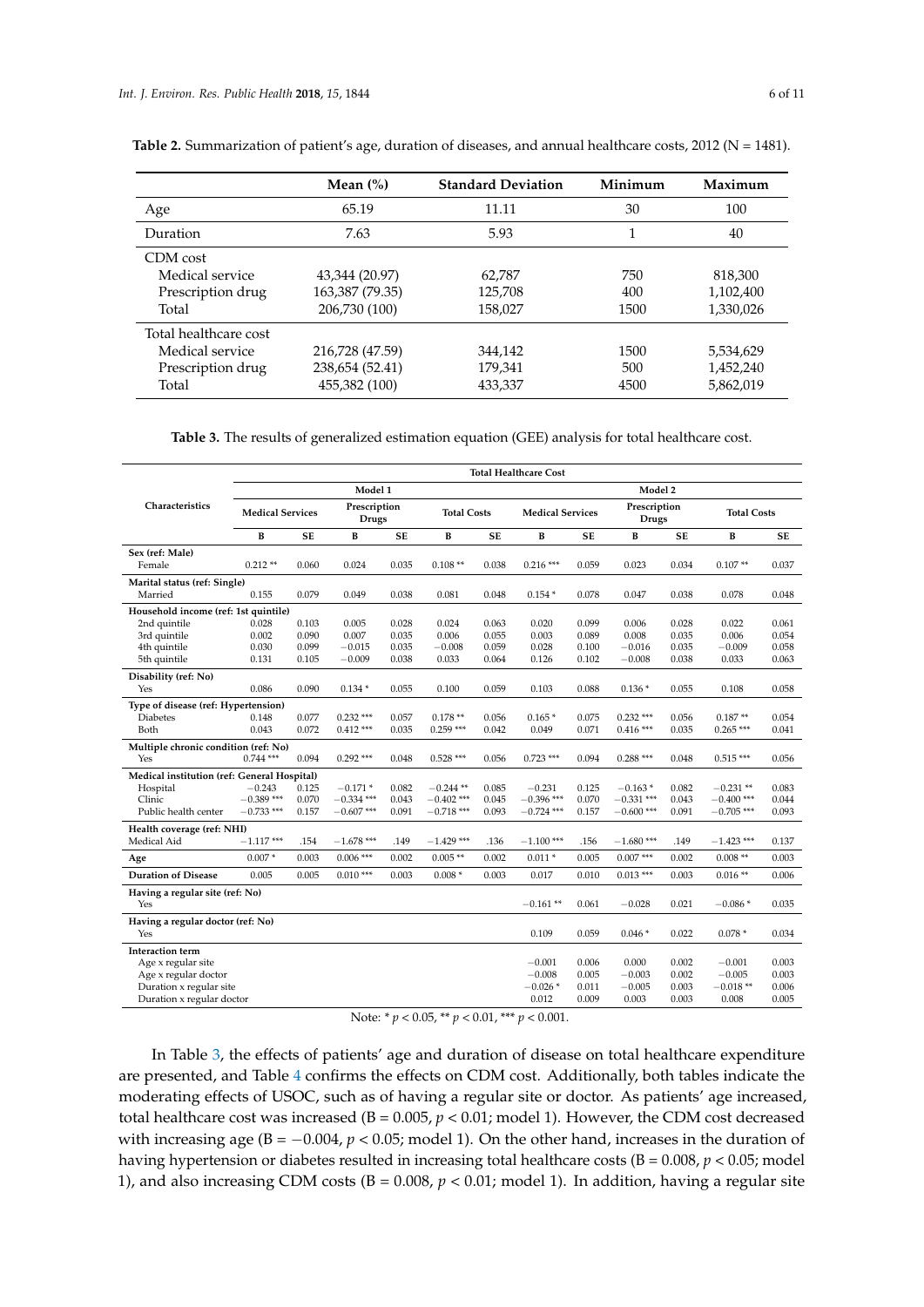had an impact on decreasing total healthcare cost  $(B = -0.085, p < 0.05$ ; model 2), while it did not have a significant effect on CDM costs. Also, it was confirmed that both total healthcare ( $B = 0.078$ ,  $p < 0.05$ ; model 2) and CDM costs ( $B = 0.054$ ,  $p < 0.05$ ; model 2) increased when chronic patients had a regular doctor.

<span id="page-6-0"></span>

|                                             | <b>Total Healthcare Cost</b> |           |                              |           |                    |           |                         |       |                       |           |                    |           |
|---------------------------------------------|------------------------------|-----------|------------------------------|-----------|--------------------|-----------|-------------------------|-------|-----------------------|-----------|--------------------|-----------|
|                                             | Model 1                      |           |                              |           |                    |           | Model 2                 |       |                       |           |                    |           |
| Characteristics                             | <b>Medical Services</b>      |           | Prescription<br><b>Drugs</b> |           | <b>Total Costs</b> |           | <b>Medical Services</b> |       | Prescription<br>Drugs |           | <b>Total Costs</b> |           |
|                                             | $\bf{B}$                     | <b>SE</b> | $\bf{B}$                     | <b>SE</b> | B                  | <b>SE</b> | B                       | SE    | B                     | <b>SE</b> | B                  | <b>SE</b> |
| Sex (ref: Male)                             |                              |           |                              |           |                    |           |                         |       |                       |           |                    |           |
| Female                                      | $0.144**$                    | 0.045     | 0.009                        | 0.035     | 0.030              | 0.031     | $0.143**$               | 0.044 | 0.010                 | 0.035     | 0.030              | 0.030     |
| Marital status (ref: Single)                |                              |           |                              |           |                    |           |                         |       |                       |           |                    |           |
| Married                                     | $-0.009$                     | 0.055     | $-0.018$                     | 0.042     | $-0.022$           | 0.036     | $-0.015$                | 0.055 | $-0.017$              | 0.042     | $-0.021$           | 0.036     |
| Household income (ref: 1st quintile)        |                              |           |                              |           |                    |           |                         |       |                       |           |                    |           |
| 2nd quintile                                | 0.061                        | 0.050     | 0.049                        | 0.037     | 0.053              | 0.032     | 0.067                   | 0.049 | 0.052                 | 0.037     | 0.055              | 0.033     |
| 3rd quintile                                | 0.011                        | 0.056     | 0.084                        | 0.044     | 0.062              | 0.038     | 0.015                   | 0.055 | $0.087*$              | 0.044     | 0.065              | 0.038     |
| 4th quintile                                | 0.086                        | 0.067     | 0.048                        | 0.043     | 0.049              | 0.040     | 0.090                   | 0.066 | 0.050                 | 0.043     | 0.050              | 0.039     |
| 5th quintile                                | $0.156*$                     | 0.064     | 0.044                        | 0.049     | 0.059              | 0.043     | $0.163*$                | 0.063 | 0.046                 | 0.048     | 0.061              | 0.043     |
| Disability (ref: No)                        |                              |           |                              |           |                    |           |                         |       |                       |           |                    |           |
| Yes                                         | $-0.053$                     | 0.061     | 0.092                        | 0.063     | 0.068              | 0.051     | $-0.058$                | 0.061 | 0.092                 | 0.063     | 0.069              | 0.051     |
| Type of disease (ref: Hypertension)         |                              |           |                              |           |                    |           |                         |       |                       |           |                    |           |
| <b>Diabetes</b>                             | $0.463***$                   | 0.074     | $0.199**$                    | 0.065     | $0.258***$         | 0.055     | $0.460***$              | 0.072 | $0.205**$             | 0.065     | $0.263$ ***        | 0.055     |
| Both                                        | $0.523$ ***                  | 0.049     | $0.586***$                   | 0.044     | $0.577***$         | 0.036     | $0.519***$              | 0.049 | $0.590$ ***           | 0.043     | $0.579$ ***        | 0.035     |
| Multiple chronic condition (ref: No)        |                              |           |                              |           |                    |           |                         |       |                       |           |                    |           |
| Yes                                         | $0.205$ ***                  | 0.050     | $0.114*$                     | 0.045     | $0.135**$          | 0.040     | $0.201$ ***             | 0.049 | $0.110*$              | 0.046     | $0.131**$          | 0.040     |
| Medical institution (ref: General Hospital) |                              |           |                              |           |                    |           |                         |       |                       |           |                    |           |
| Hospital                                    | $-0.612$ ***                 | 0.104     | $-0.170$                     | 0.096     | $-0.296$ ***       | 0.081     | $-0.614$ ***            | 0.103 | $-0.164$              | 0.094     | $-0.290$ ***       | 0.079     |
| Clinic                                      | $-1.008$ ***                 | 0.062     | $-0.331$ ***                 | 0.050     | $-0.483$ ***       | 0.045     | $-1.008$ ***            | 0.061 | $-0.326$ ***          | 0.050     | $-0.478$ ***       | 0.045     |
| Public health center                        | $-2.151$ ***                 | 0.153     | $-0.544$ ***                 | 0.090     | $-0.795$ ***       | 0.080     | $-2.136$ ***            | 0.149 | $-0.527$ ***          | 0.092     | $-0.779$ ***       | 0.081     |
| Health coverage (ref: NHI)                  |                              |           |                              |           |                    |           |                         |       |                       |           |                    |           |
| Medical Aid                                 | $-1.108$ ***                 | 0.104     | $-2.153$ ***                 | 0.213     | $-1.821$ ***       | 0.148     | $-1.101$ ***            | 0.104 | $-2.165***$           | 0.211     | $-1.827$ ***       | 0.146     |
| Age                                         | $-0.017***$                  | 0.002     | 0.000                        | 0.002     | $-0.004*$          | 0.001     | $-0.018$ ***            | 0.003 | $-0.001$              | 0.002     | $-0.005**$         | 0.002     |
| <b>Duration of Disease</b>                  | 0.002                        | 0.004     | $0.008**$                    | 0.003     | $.008**$           | 0.003     | .007                    | 0.005 | $0.013**$             | 0.004     | $0.014***$         | 0.003     |
| Having a regular site (ref: No)             |                              |           |                              |           |                    |           |                         |       |                       |           |                    |           |
| Yes                                         |                              |           |                              |           |                    |           | 0.044                   | 0.044 | $-0.023$              | 0.027     | $-0.013$           | 0.024     |
| Having a regular doctor (ref: No)           |                              |           |                              |           |                    |           |                         |       |                       |           |                    |           |
| Yes                                         |                              |           |                              |           |                    |           | 0.032                   | 0.045 | $0.067*$              | 0.028     | $0.054*$           | 0.025     |
| <b>Interaction term</b>                     |                              |           |                              |           |                    |           |                         |       |                       |           |                    |           |
| Age x regular site                          |                              |           |                              |           |                    |           | 0.003                   | 0.004 | 0.005                 | 0.003     | $0.006*$           | 0.002     |
| Age x regular doctor                        |                              |           |                              |           |                    |           | $-0.001$                | 0.004 | $-0.005$              | 0.003     | $-0.004$           | 0.003     |
| Duration x regular site                     |                              |           |                              |           |                    |           | $-0.016*$               | 0.008 | $-0.012*$             | 0.005     | $-0.014**$         | 0.004     |
| Duration x regular doctor                   |                              |           |                              |           |                    |           | 0.015                   | 0.008 | 0.009                 | 0.005     | $0.010*$           | 0.004     |

**Table 4.** The results of generalized estimation equation (GEE) analysis for CDM cost.

Note: \* *p* < 0.05, \*\* *p* < 0.01, \*\*\* *p* < 0.001.

Finally, the moderating effect of having USOC was confirmed as follows. Firstly, when older patients with chronic diseases had a regular site, their CDM cost increased ( $B = 0.006$ ,  $p < 0.05$ ; Table [4\)](#page-6-0), while it had no significant effect on total healthcare costs. Secondly, having a regular doctor by elderly patients did not significantly affect either total healthcare or CDM costs. Lastly, it was confirmed that if patients with longer duration had a regular site, both total healthcare ( $B = -0.018$ ,  $p < 0.01$ ; Table [3\)](#page-5-1) and CDM costs  $(B = -0.014, p < 0.01$ ; Table [4\)](#page-6-0) decreased, while having a regular doctor by longer duration patients decreased CDM cost ( $B = -0.010$ ,  $p < 0.05$ ; Table [4\)](#page-6-0).

## **4. Discussion**

The purpose of this study was to highlight the importance of chronic diseases management and suggest appropriate directions for prevention and management plans by focusing on the differences in patient's characteristics. For that reason, the study examined the moderating role of USOC on the association of annual healthcare expenditures with patients' age and duration of chronic diseases. As a result, the effects of USOC were dissimilar depending on differences between aging and increases in diseases durations, and revealed consequences that could be an evidence to suggest proper preventive management plans for specific subjects.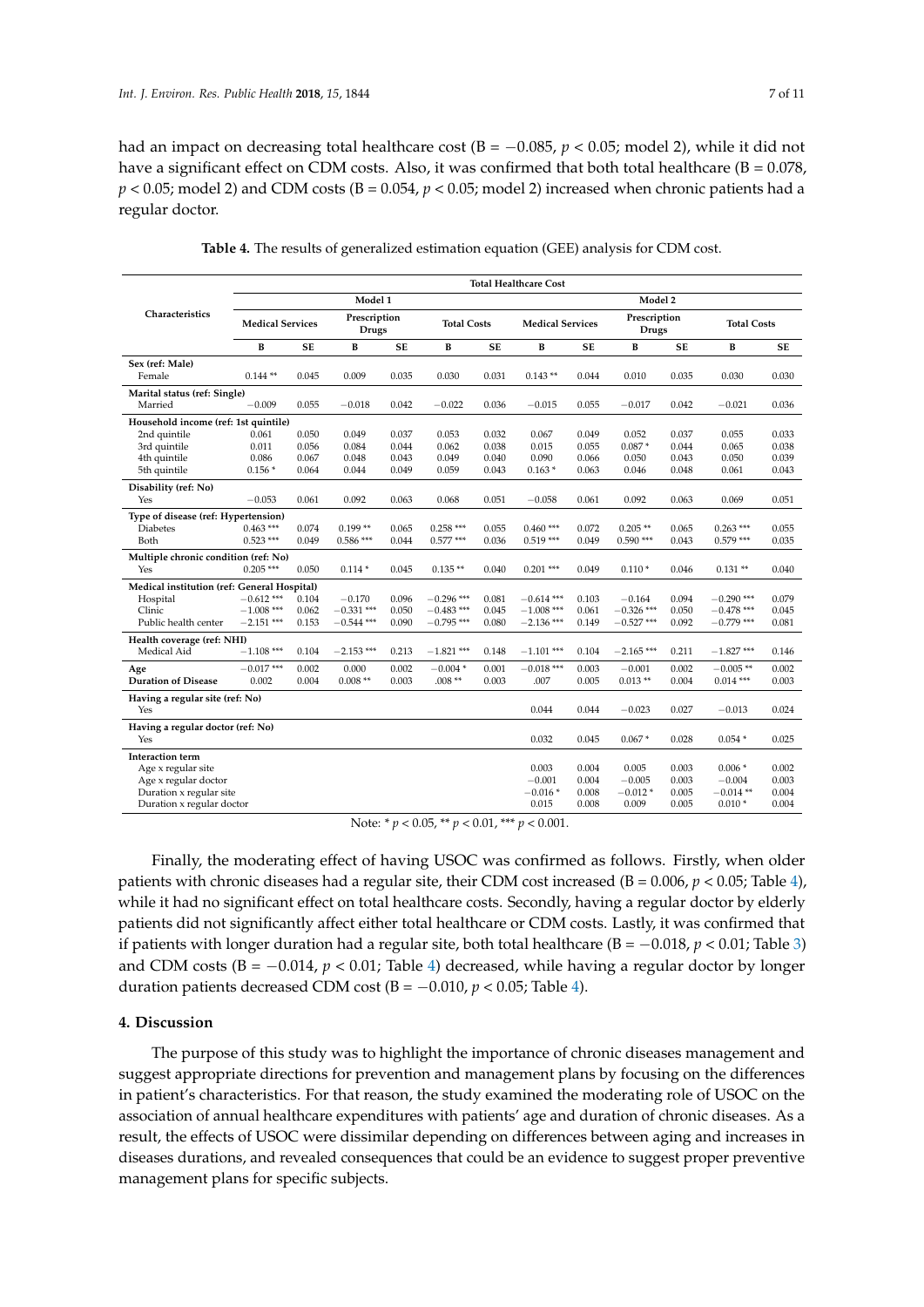According to the results, patients with a longer duration of hypertension or diabetes had higher CDM and total healthcare costs over time, along with more spending on prescription drugs. On the other hand, with the aging of patients, CDM costs reduced with decreases of medical service costs although the total amount of healthcare cost increased. The result indicates that elderly people with hypertension or diabetes need more focus on consistent management of their chronic diseases, which might reduce annual total healthcare costs by preventing complications. This is supported by prior studies that interventions for health promotion, such as population health management or disease management programs, are necessary for elderly patients with chronic conditions, and it might be the most cost-effective measure to lower healthcare costs by reducing the risk of disease and slowing disease progression [\[18,](#page-9-11)[19\]](#page-9-12).

For that reason, this study confirmed that having a regular site for patients with hypertension or diabetes decreased total healthcare costs, while having a regular doctor increased both CDM and total healthcare costs. It might be interpreted as having a regular site for chronic disease patients indirectly reduced annual total healthcare costs by health promotion and preventive management for chronic diseases even though it did not significantly affect CDM costs. Additionally, one study investigated that having a regular site in South Korea decreases outpatient visits and healthcare expenditures of hypertensive patients because it reduces inefficient outpatient utilization to general hospitals [\[20\]](#page-9-13). On the other hand, increases in CDM and total healthcare costs by having a regular doctor were accompanied by higher prescription drug costs. It seems that short-term increases in medication cost might be occurred because of specific medication counseling and management by a physician. This is supported by previous studies that having a regular doctor is more effective than having a regular site for preventive services, and stable physician-patient relationship might improve timely receipt of clinical prevention [\[21,](#page-9-14)[22\]](#page-9-15).

This study also confirmed a moderating effect of having a regular site. As patients became older without having a regular site, the cost for management of chronic diseases decreased. However, the moderating effect of having a regular site increased CDM cost for elderly, which might be optimistically interpreted as short-term increases because of periodic visits for prevention and management. This result is supported by a study that having a regular site for primary care increased more OOP costs than not having USOC [\[23\]](#page-9-16). In addition, even though total healthcare costs of elderly was not significantly affected by having a regular site, it represented a decreasing direction, indicated by a negative coefficients. This result can be interpreted as meaningful in the aspect of health promotion because total healthcare costs, which partially include CDM cost, were not increased even when CDM cost increased. In other words, having a regular site lowered total healthcare costs despite increase of age makes it higher. These results reflect other studies that preventive services by having USOC increases outpatient visits and healthcare expenditures but also it reduces inpatient spending in a long-term [\[24](#page-9-17)[–26\]](#page-9-18).

On the other hand, for patients with longer durations of hypertension or diabetes, having a regular site had an effect of reducing both CDM and total healthcare costs with decreases in medical service costs. Having a regular site for health management is strongly associated with receiving more medication treatments for chronic diseases [\[27\]](#page-9-19). However, this study presents contrary result that having a regular site reduces healthcare expenditures with less spending on medical services. It might represent that inefficient outpatient utilization decreased with proper management of chronic diseases. Additionally, it can be verified by a prior study that the number of outpatient visits for patients who have regular site was higher than national average of total outpatient visits in South Korea, and it could be reduced by decreases in secondary or tertiary healthcare [\[20\]](#page-9-13).

Lastly, having a regular doctor had no significant effect on the annual healthcare expenditures of elderly patients with hypertension or diabetes, but it increased CDM cost for patients with a longer durations. These results indicate that specific medication and counseling by a regular doctor has more significant effect for patients who have longer duration of hypertension or diabetes than for elderly patients in health promotion by chronic diseases management.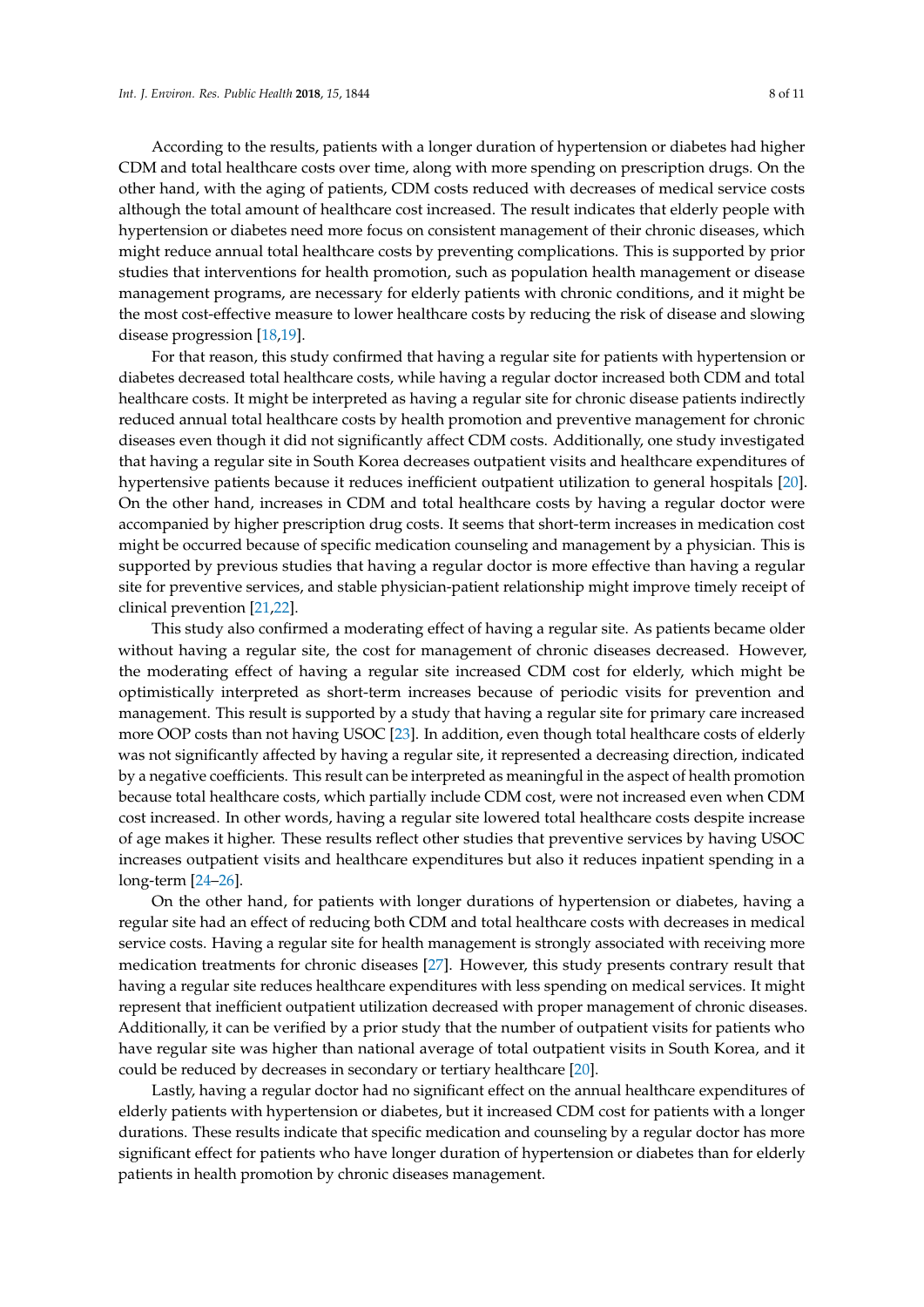Consequently, the result of this study was interpreted as suggestions of previous studies, which have to reduce healthcare expenditures through reduction of unnecessary medical utilizations and increase expenses for preventive management to reduce overall healthcare expenditure in the long-term [\[27–](#page-9-19)[31\]](#page-10-0). This study confirmed that cost for chronic diseases management of elderly should be increased by having a regular site. In addition, increases in CDM cost and reduction of long-term healthcare expenditure through having a regular doctor should be focused by increases in disease durations rather than patient aging. In order to do this, it is necessary to improve patient's reasonable healthcare utilizations along with strengthening the capability of primary healthcare with patient-specific USOC. Furthermore, by establishing partnership among physicians, patients, and communities, the reliability of chronic disease management should be ensured and provide information about related healthcare system.

This study is meaningful in comparing changes in annual healthcare expenditures according to age and disease duration of chronic patients, and in suggesting the effect of having a USOC for health promotion through CDM. However, this study had several limitations. First, other measurements of treatment continuity, such as medication compliance or Continuity of Care (COC) index, were not considered because of limitations of the data. Second, the data did not have longer follow-up, which the USOC was only measured in 2012–2013. Therefore, future research will be required to reflect a longer term of perspectives and various types of treatment continuity.

## **5. Conclusions**

For patients who have hypertension or diabetes, having USOC is important to increase healthcare expenditures with purpose of preventive management, and to reduce long-term healthcare expenditures through health promotion. Therefore, reduction of chronic disease management of elderly people is required to be increased in a short term through constant visiting by having a regular site rather than having a regular doctor. On the other hand, patients with longer duration of hypertension or diabetes are necessary to increase their healthcare expenditures with continuous spending on preventive management by having a regular doctor. From the long-term perspective, as duration of chronic diseases increases, patients should have a regular site to improve their health status through steady follow-up for reducing total healthcare expenditures and to decrease inefficient healthcare utilizations.

**Author Contributions:** Conceptualization, S.M. and M.C.; Methodology, M.C.; Formal Analysis, S.M.; Data Curation, S.M.; Writing-Original Draft Preparation, S.M.; Writing-Review & Editing, M.C.

**Funding:** This research received no external funding.

**Conflicts of Interest:** The authors declare no conflict of interest.

#### **References**

- <span id="page-8-0"></span>1. Smith, J.R. Creating an integrated health care delivery system: A regional nonprofit provider case study. *Top. Health Care Financ.* **1993**, *20*, 82–88. [\[PubMed\]](http://www.ncbi.nlm.nih.gov/pubmed/8310437)
- <span id="page-8-1"></span>2. Global Status Report on Noncommunicable Diseases 2014: Attaining the Nine Global Noncommunicable Diseases Targets: A Shared Responsibility. Available online: [http://www.who.int/nmh/publications/ncd](http://www.who.int/nmh/publications/ncd-status-report-2014/en)[status-report-2014/en](http://www.who.int/nmh/publications/ncd-status-report-2014/en) (accessed on 21 August 2018).
- <span id="page-8-2"></span>3. Friedman, B.; Jiang, H.J.; Elixhauser, A. Costly hospital readmissions and complex chronic illness. *Inquiry* **2008**, *45*, 408–421. [\[CrossRef\]](http://dx.doi.org/10.5034/inquiryjrnl_45.04.408) [\[PubMed\]](http://www.ncbi.nlm.nih.gov/pubmed/19209836)
- <span id="page-8-3"></span>4. Martin, C.M. Chronic disease and illness care: Adding principles of family medicine to address ongoing health system redesign. *Can. Fam. Physician* **2007**, *53*, 2086–2091. [\[PubMed\]](http://www.ncbi.nlm.nih.gov/pubmed/18077734)
- <span id="page-8-4"></span>5. Goodman, R.A.; Posner, S.F.; Huang, E.S.; Parekh, A.K.; Koh, H.K. Defining and measuring chronic conditions: Imperative for research, policy, program, and practice. *Prev. Chronic Dis.* **2013**, *10*, E66. [\[CrossRef\]](http://dx.doi.org/10.5888/pcd10.120239) [\[PubMed\]](http://www.ncbi.nlm.nih.gov/pubmed/23618546)
- <span id="page-8-5"></span>6. Kim, C.H.; Hwang, I.K.; Yoo, W.S. The common patterns of multimorbidity and its impact on healthcare cost in Korea. *Health Policy Manag.* **2014**, *24*, 219–227. [\[CrossRef\]](http://dx.doi.org/10.4332/KJHPA.2014.24.3.219)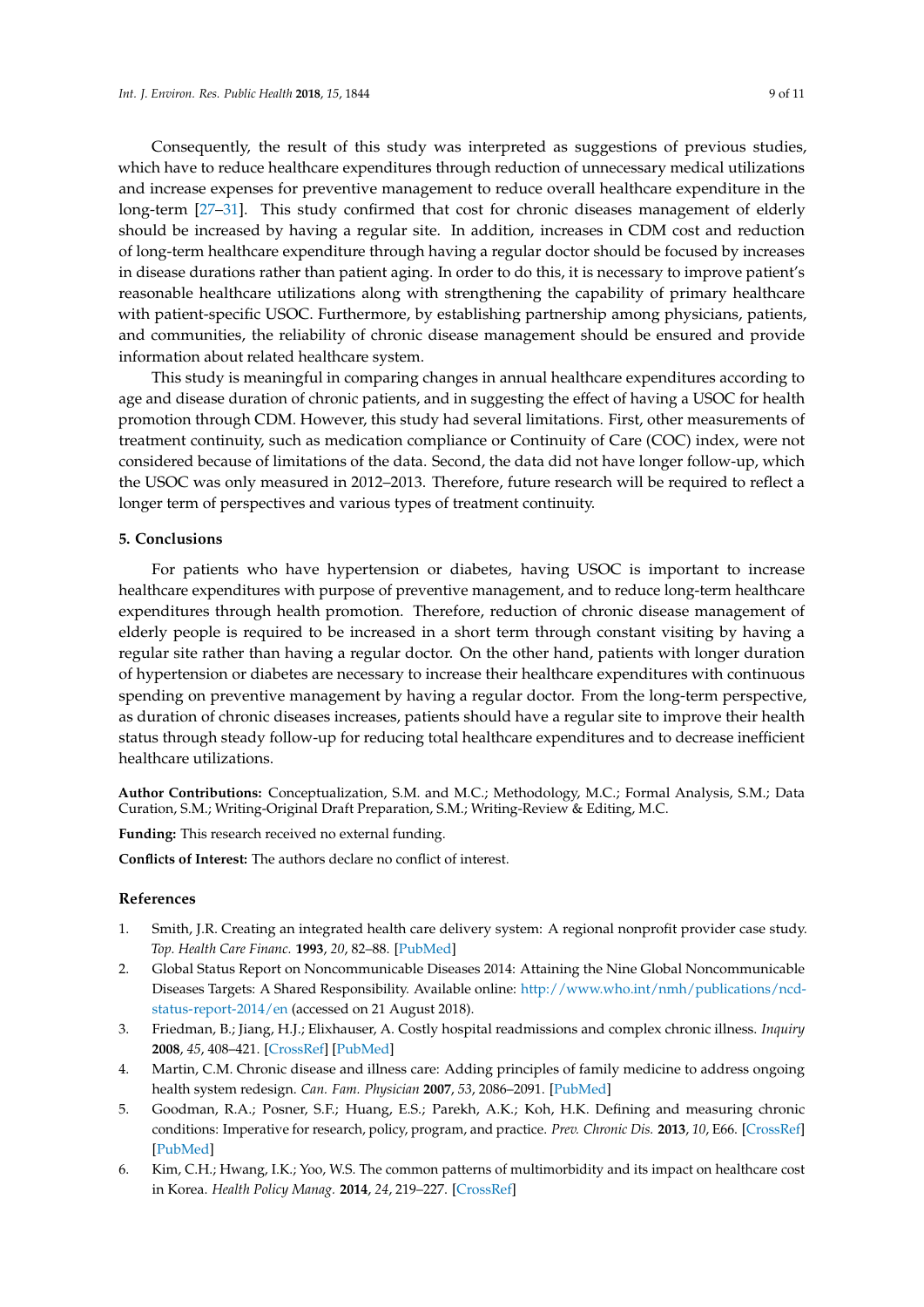- <span id="page-9-0"></span>7. Wolff, J.L.; Starfield, B.; Anderson, G. Prevalence, expenditures, and complications of multiple chronic conditions in the elderly. *Arch. Intern. Med.* **2002**, *162*, 2269–2276. [\[CrossRef\]](http://dx.doi.org/10.1001/archinte.162.20.2269) [\[PubMed\]](http://www.ncbi.nlm.nih.gov/pubmed/12418941)
- <span id="page-9-1"></span>8. Atella, V.; Conti, V. The effect of age and time to death on primary care costs: The Italian experience. *Soc. Sci. Med.* **2014**, *114*, 10–17. [\[CrossRef\]](http://dx.doi.org/10.1016/j.socscimed.2014.05.029) [\[PubMed\]](http://www.ncbi.nlm.nih.gov/pubmed/24908170)
- <span id="page-9-2"></span>9. Rajpura, J.; Nayak, R. Medication adherence in a sample of elderly suffering from hypertension: Evaluating the influence of illness perceptions, treatment beliefs, and illness burden. *J. Manag. Care Pharm.* **2014**, *20*, 58–65. [\[CrossRef\]](http://dx.doi.org/10.18553/jmcp.2014.20.1.58) [\[PubMed\]](http://www.ncbi.nlm.nih.gov/pubmed/24511766)
- <span id="page-9-3"></span>10. Zoungas, S.; Woodward, M.; Li, Q.; Cooper, M.E.; Hamet, P.; Harrap, S.; Heller, S.; Marre, M.; Patel, A.; Poulter, N.; et al. Impact of age, age at diagnosis and duration of diabetes on the risk of macrovascular and microvascular complications and death in type 2 diabetes. *Diabetologia* **2014**, *57*, 2465–2474. [\[CrossRef\]](http://dx.doi.org/10.1007/s00125-014-3369-7) [\[PubMed\]](http://www.ncbi.nlm.nih.gov/pubmed/25226881)
- <span id="page-9-4"></span>11. Park, E.J.; Jeon, J.A.; Kim, D.E.; Song, E.S.; Choi, S.J.; Sim, B.R. *Healthcare Service Utilization among Korean* Patients with Chronic Disease: Focusing on Hypertension and Type 2 Diabetes Mellitus; KIHASA: Seoul, Korea, 2016; pp. 1–274.
- <span id="page-9-5"></span>12. Korea Centers for Disease Control and Prevention. Chronic Disease Status in 2017. 2018. Available online: [http://www.cdc.go.kr/CDC/intro/CdcKrIntro0504.jsp?menuIds=HOME001-MNU1154-MNU0005-](http://www.cdc.go.kr/CDC/intro/CdcKrIntro0504.jsp?menuIds=HOME001-MNU1154-MNU0005-MNU2781-MNU2783&cid=77500) [MNU2781-MNU2783&cid=77500](http://www.cdc.go.kr/CDC/intro/CdcKrIntro0504.jsp?menuIds=HOME001-MNU1154-MNU0005-MNU2781-MNU2783&cid=77500) (accessed on 5 January 2018).
- <span id="page-9-6"></span>13. Robles, S.; Anderson, G.F. Continuity of care and its effect on prescription drug use among Medicare beneficiaries with hypertension. *Med. Care* **2011**, *49*, 516–521. [\[CrossRef\]](http://dx.doi.org/10.1097/MLR.0b013e31820fb10c) [\[PubMed\]](http://www.ncbi.nlm.nih.gov/pubmed/21430582)
- <span id="page-9-7"></span>14. Ballinger, G.A. Using generalized estimating equations for longitudinal data analysis. *Organ. Res. Method* **2004**, *7*, 127–150. [\[CrossRef\]](http://dx.doi.org/10.1177/1094428104263672)
- <span id="page-9-8"></span>15. Dodd, S.; Bassi, A.; Bodger, K.; Williamson, P.A. Comparison of multivariable regression models to analyse cost data. *J. Eval. Clin. Pract.* **2006**, *12*, 76–86. [\[CrossRef\]](http://dx.doi.org/10.1111/j.1365-2753.2006.00610.x) [\[PubMed\]](http://www.ncbi.nlm.nih.gov/pubmed/16422782)
- <span id="page-9-9"></span>16. Chen, C.C.; Chen, S.H. Better continuity of care reduces costs for diabetic patients. *Am. J. Manag. Care* **2011**, *17*, 420–427. [\[PubMed\]](http://www.ncbi.nlm.nih.gov/pubmed/21756012)
- <span id="page-9-10"></span>17. Nguyen, H.V.; Nadkarni, N.V.; Sankari, U.; Mital, S.; Lye, W.K.; Tan, N.C. Association between asthma control and asthma cost: Results from a longitudinal study in a primary care setting. *Respirology* **2017**, *22*, 454–459. [\[CrossRef\]](http://dx.doi.org/10.1111/resp.12930) [\[PubMed\]](http://www.ncbi.nlm.nih.gov/pubmed/27862645)
- <span id="page-9-12"></span><span id="page-9-11"></span>18. Shelton, P.S. Disease management programs. *Dis. Manag. Health Outcomes* **2012**, *10*, 461–467. [\[CrossRef\]](http://dx.doi.org/10.2165/00115677-200210080-00001)
- 19. Tkatch, R.; Musich, S.; MacLeod, S.; Alsgaard, K.; Hawkins, K.; Yeh, C.S. Population health management for older adults: Review of interventions for promoting successful aging across the health continuum. *Gerontol. Geriatr. Med.* **2016**, *2*, 1–13. [\[CrossRef\]](http://dx.doi.org/10.1177/2333721416667877) [\[PubMed\]](http://www.ncbi.nlm.nih.gov/pubmed/28680938)
- <span id="page-9-13"></span>20. Yoon, H.Y.; Choi, J.W.; Lee, S.A.; Park, E.C. Influence of usual source of care on outpatient visit and expense of hypertension patients. *Korean J. Hosp. Manag.* **2017**, *22*, 1–9.
- <span id="page-9-14"></span>21. Xu, K.T. Usual source of care in preventive service use: A regular doctor versus a regular site. *Health Serv. Res.* **2002**, *37*, 1509–1529. [\[CrossRef\]](http://dx.doi.org/10.1111/1475-6773.10524) [\[PubMed\]](http://www.ncbi.nlm.nih.gov/pubmed/12546284)
- <span id="page-9-15"></span>22. Jones, D.E.; Carson, K.A.; Bleich, S.N.; Cooper, L.A. Patient trust in physicians and adoption of lifestyle behaviors to control high blood pressure. *Patient Educ. Couns.* **2012**, *89*, 57–62. [\[CrossRef\]](http://dx.doi.org/10.1016/j.pec.2012.06.003) [\[PubMed\]](http://www.ncbi.nlm.nih.gov/pubmed/22770676)
- <span id="page-9-16"></span>23. Kim, K.M.; Jeon, H.S.; Lee, J.H. Having a physician rather than a place as a usual source of care would be better—From 2012 Korea Health Panel Data. *J. Korean Med. Sci.* **2017**, *32*, 4–12. [\[CrossRef\]](http://dx.doi.org/10.3346/jkms.2017.32.1.4) [\[PubMed\]](http://www.ncbi.nlm.nih.gov/pubmed/27914125)
- <span id="page-9-17"></span>24. Liaw, W.; Petterson, S.; Rabin, D.L.; Bazemore, A. The impact of insurance and a usual source of care on emergency department use in the United States. *Int. J. Fam. Med.* **2014**, *2014*, 842847. [\[CrossRef\]](http://dx.doi.org/10.1155/2014/842847) [\[PubMed\]](http://www.ncbi.nlm.nih.gov/pubmed/24678420)
- 25. Lee, S.D.; Shin, E.C.; Lim, J.Y.; Lee, S.G.; Kim, J.M. Effects of usual source of care by patients with diabetes on use of medical service and medical expenses. *Korean J. Hosp. Manag.* **2017**, *22*, 1–17.
- <span id="page-9-18"></span>26. Sung, N.J.; Choi, Y.J.; Lee, J.H. Primary care comprehensiveness can reduce emergency department visits and hospitalization in people with hypertension in South Korea. *Int. J. Environ. Res. Public Health* **2018**, *15*, 272. [\[CrossRef\]](http://dx.doi.org/10.3390/ijerph15020272) [\[PubMed\]](http://www.ncbi.nlm.nih.gov/pubmed/29401740)
- <span id="page-9-19"></span>27. Spatz, E.S.; Ross, J.S.; Desai, M.M.; Canavan, M.E.; Krumholz, H.M. Beyond insurance coverage: Usual source of care in the treatment of hypertension and hypercholesterolemia. Data from the 2003–2006 National Health and Nutrition Examination Survey. *Am. Heart J.* **2010**, *160*, 115–121. [\[CrossRef\]](http://dx.doi.org/10.1016/j.ahj.2010.04.013) [\[PubMed\]](http://www.ncbi.nlm.nih.gov/pubmed/20598981)
- 28. Zang, N.J.; Wan, T.T.; Rossiter, L.F.; Murawski, M.M.; Patel, U.B. Evaluation of chronic disease management on outcomes and cost of care for Medicaid beneficiaries. *Health Policy* **2008**, *86*, 345–354. [\[CrossRef\]](http://dx.doi.org/10.1016/j.healthpol.2007.11.011) [\[PubMed\]](http://www.ncbi.nlm.nih.gov/pubmed/18207282)